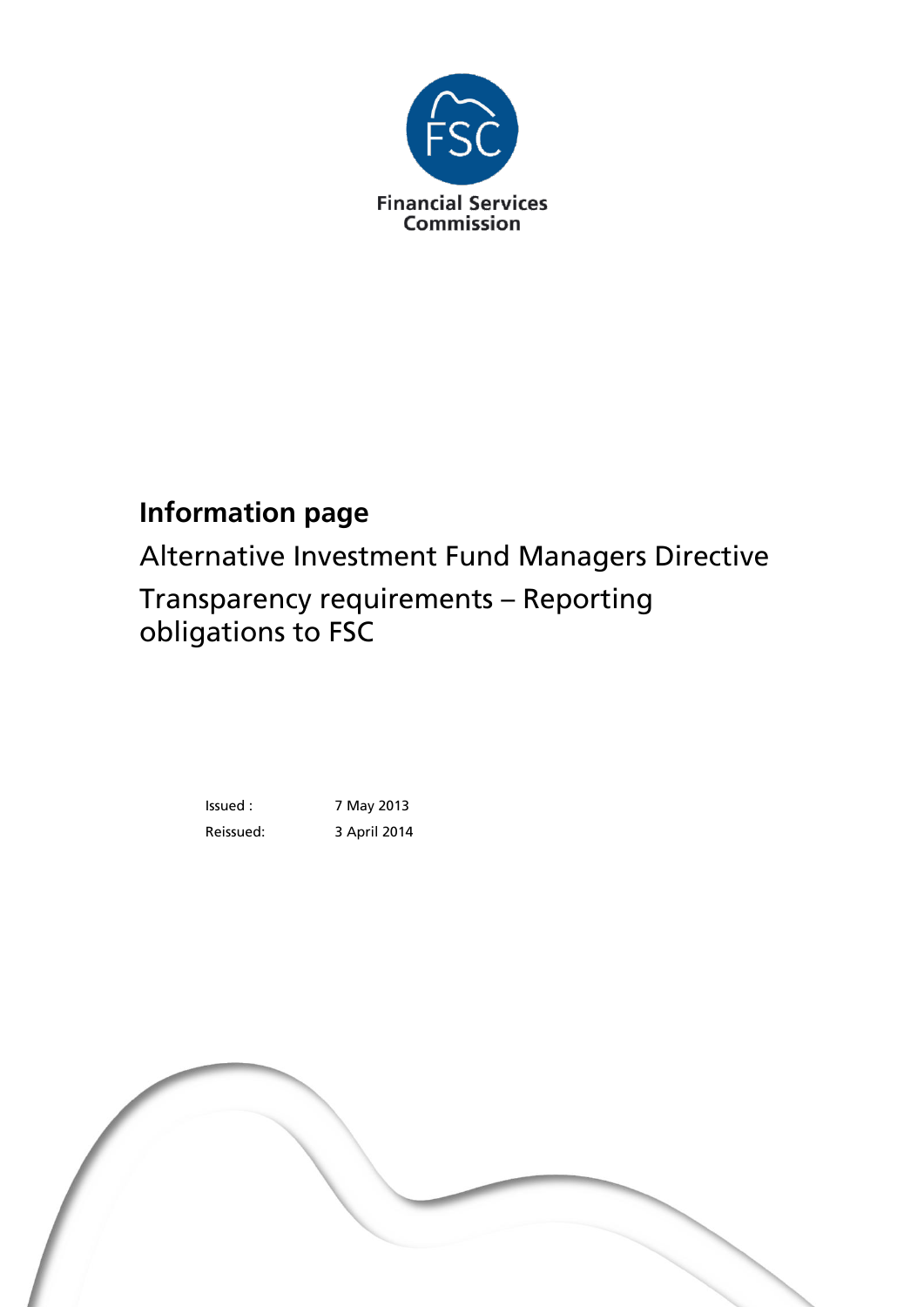

AIFMD - Information page  $\Box$   $\Box$  Transparency requirements – Reporting obligations to FSC

#### Table of Contents

Financial Services Commission PO Box 940, Suite 3, Ground Floor, Atlantic Suites, Europort Avenue, Gibraltar

*Any advice or interpretation covered in this information page represents the views of the FSC as to its expectations of how the requirements of the AIFMD are to be complied with and/or how it fails to be applied. This however is not intended as a definitive interpretation of the AIFMD which is ultimately a matter for the courts to determine. The FSC does not provide, or purport to offer, legal advice.*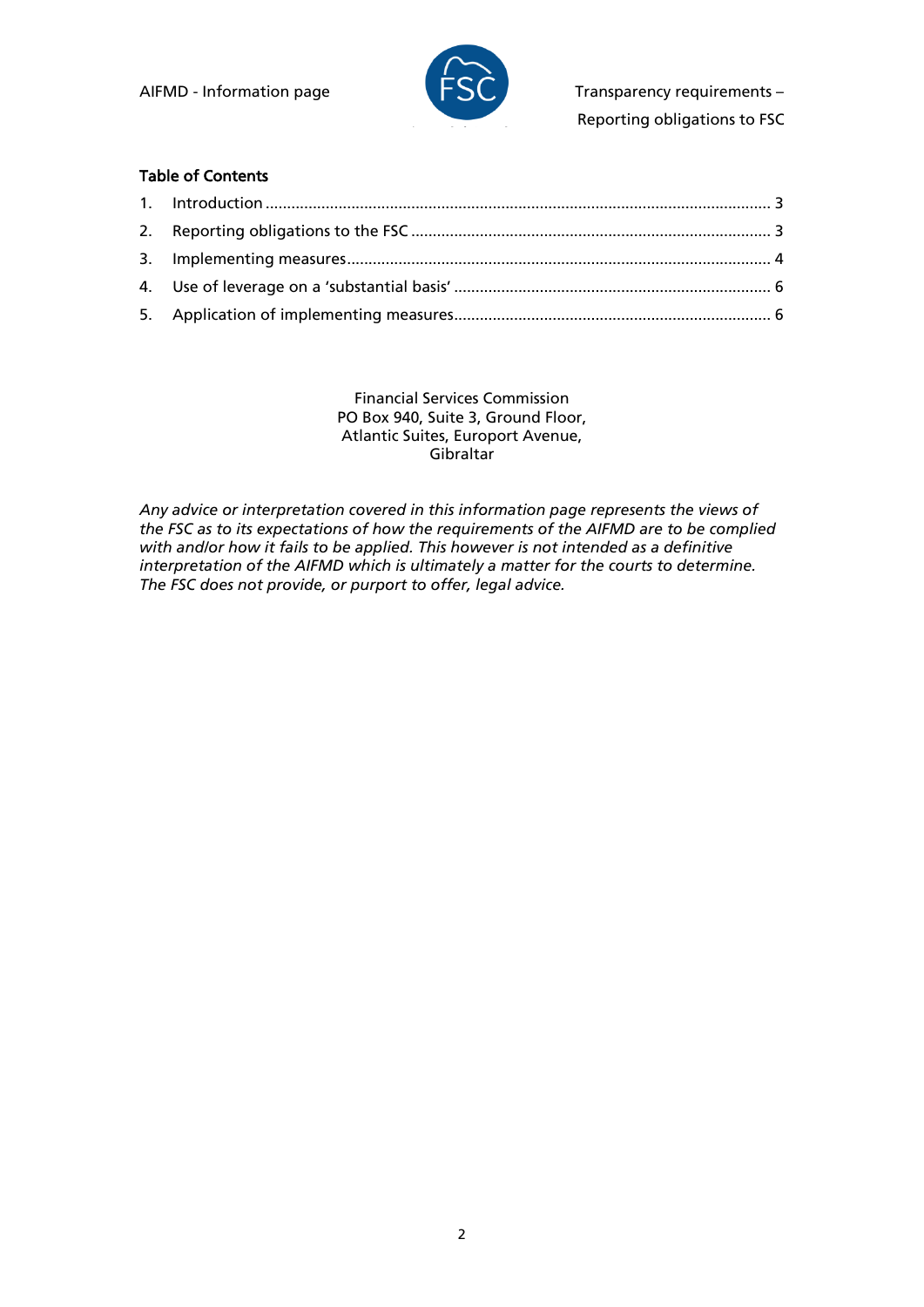

#### 1. Introduction

- 1.1 In this information page, reference is made to the Alternative Investment Fund Managers Directive 2011/61/EU ("AIFMD") and to the supplementing Level 2 Delegated Regulation ("Level 2").
- 1.2 The AIFMD imposes on Alternative Investment Fund Managers ("AIFMs") certain reporting requirements as set out in the AIFMD and Level 2. The purpose of this information page is to state clearly what information each AIFM will be required to report to the FSC and the frequency and timing of such reporting.

## 2. Reporting obligations to the FSC

*Article 24 of the AIFMD*

l

- 2.1 An AIFM must regularly report to the FSC on the principal markets and instruments in which it trades on behalf of the AIFs it manages.
- 2.2 In particular, an AIFM must provide information on:
	- (a) the main instruments in which it is trading;
	- (b) markets of which it is a member or where it actively trades; and
	- (c) the principal exposures and most important concentrations of each of the AIFs it manages.
- 2.3 An AIFM must, for each of the EU AIFs it manages and for each of the AIFs it markets in the EU, provide the following to the FSC:
	- (a) the percentage of the AIF's assets which are subject to special arrangements arising from their illiquid nature;
	- (b) any new arrangements for managing the liquidity of the AIF;
	- (c) the current risk profile of the AIF and the risk management systems employed by the AIFM to manage the market risk, liquidity risk, counterparty risk and other risks including operational risk;
	- (d) information on the main categories of assets in which the AIF invested; and
	- (e) the results of the stress tests performed in accordance with Articles  $15(3)^1$ and  $16(1)^2$  of the AIFMD.
- 2.4 The AIFM must, on request, provide the following documents to the FSC:
	- (a) an annual report of each EU AIF managed by the AIFM and of each AIF marketed by it in the EU, for each financial year, in accordance with Article 22<sup>3</sup> of the AIFMD; and
	- (b) for the end of each quarter a detailed list of all AIFs which the AIFM manages.
- 2.5 An AIFM managing AIFs employing leverage on a substantial basis shall make available to the FSC:

<sup>&</sup>lt;sup>1</sup> For further information, refer to the FSC information page on "AIFMD - Risk management"

<sup>&</sup>lt;sup>2</sup> For further information, refer to the FSC information page on "AIFMD - Liquidity management"

 $3$  For further information, refer to the FSC information page on "AIFMD – Annual report"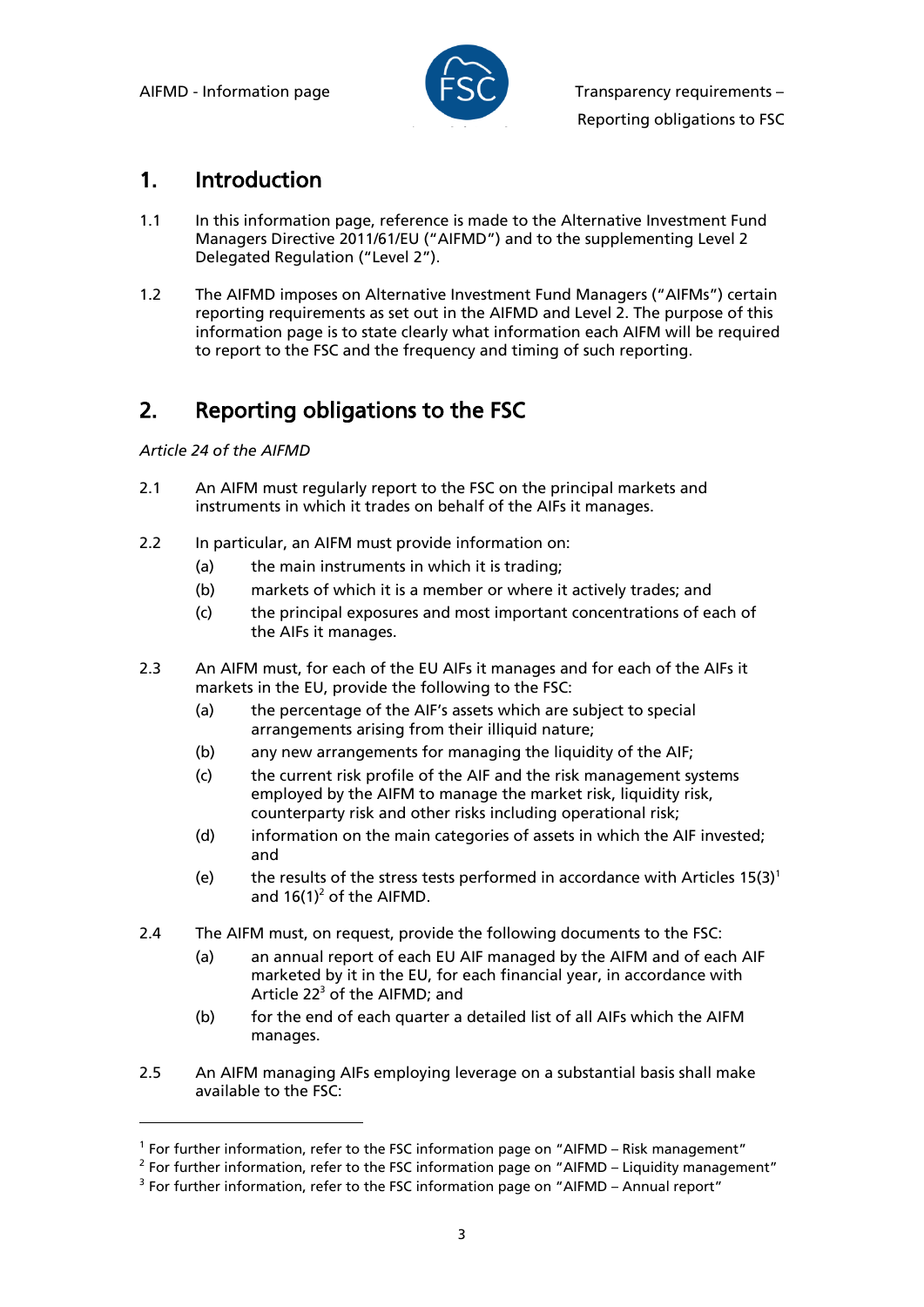

- (a) information about the overall level of leverage employed by each AIF it manages;
- (b) a break-down between leverage arising from borrowing of cash or securities and leverage embedded in financial derivatives; and
- (c) information about the extent to which the AIF's assets have been reused under leveraging arrangements.
- 2.6 That information shall include the identity of the five largest sources of borrowed cash or securities for each of the AIFs managed by the AIFM, and the amounts of leverage received from each of those sources for each of those AIFs.
- 2.7 For non-EU AIFMs, the reporting obligations referred to in this section are limited to EU AIFs managed by them and non-EU AIFs marketed by them in the EU.
- 2.8 Where necessary for the effective monitoring of systemic risk, the FSC may require information in addition to that described in this section, on a periodic as well as on an ad-hoc basis.
- 2.9 It should be noted that if an AIF takes the form of an umbrella structure with several investment compartments, sub-funds or cells, AIF specific information should be reported at the level of the investment compartment, sub-fund or cell.

#### 3. Implementing measures

#### *Article 110 of Level 2*

l

- 3.1 In order to comply with the requirements of section 2.2 above, an AIFM shall provide the following information when reporting to the FSC:
	- (a) the main instruments in which it is trading, including a break-down of financial instruments and other assets, including the AIF's investment strategies and their geographical and sectoral investment focus;
	- (b) the markets of which it is a member or where it actively trades;
	- (c) the diversification of the AIF's portfolio, including, but not limited to, its principal exposures and most important concentrations.

The information shall be provided as soon as possible and not later than one month after the end of the period referred to in section 3.3. Where the AIF is a fund of funds this period may be extended by the AIFM by 15 days.

- 3.2 For each of the EU AIFs they manage and for each of the AIFs they market in the EU, AIFMs shall provide to the FSC the following information in accordance with section 2.3 above:
	- (a) the percentage of the AIF's assets which are subject to 'special arrangements' <sup>4</sup> arising from their illiquid nature;
	- (b) any new arrangements for managing the liquidity of the AIF;

<sup>&</sup>lt;sup>4</sup> 'special arrangement' means an arrangement that arises as a direct consequence of the illiquid nature of the assets of an AIF which impacts the specific redemption rights of investors in a type of units or shares of the AIF and which is a bespoke or separate arrangement from the general redemption rights of investors.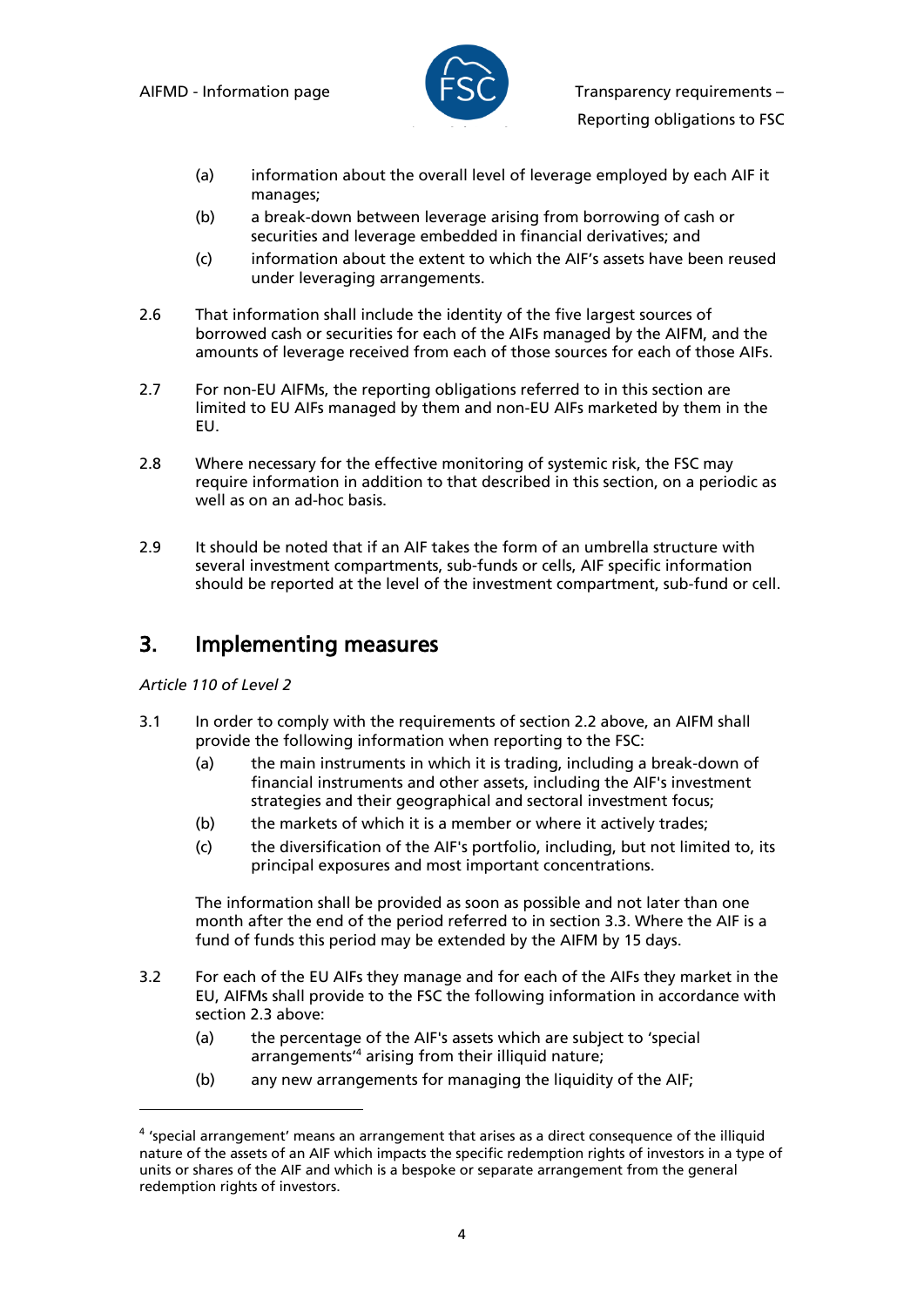

AIFMD - Information page  $\blacksquare$   $\blacksquare$  Transparency requirements –

- Reporting obligations to FSC
- (c) the risk management systems employed by the AIFM to manage the market risk, liquidity risk, counterparty risk and other risks including operational risk;
- (d) the current risk profile of the AIF, including:
	- (i) the market risk profile of the investments of the AIF, including the expected return and volatility of the AIF in normal market conditions;
	- (ii) the liquidity profile of the investments of the AIF, including the liquidity profile of the AIF's assets, the profile of redemption terms and the terms of financing provided by counterparties to the AIF;
- (e) information on the main categories of assets in which the AIF invested including the corresponding short market value and long market value, the turnover and performance during the reporting period; and
- (f) the results of periodic stress tests, under normal and exceptional circumstances, performed in accordance with Article 15(3)<sup>5</sup> and 16(1)<sup>6</sup> of the AIFMD.
- 3.3 The information referred to in section 3.1 and 3.2 shall be reported as follows:

| AIFMs managing portfolios of AIFs whose assets under<br>management calculated in accordance with Article 2 of Level<br>2 <sup>7</sup> in total exceed the threshold of either EUR 100 million or<br>EUR 500 million laid down in points (a) and (b) respectively of<br>Article 3(2) of the AIFMD <sup>8</sup> but do not exceed EUR 1 billion, for<br>each of the EU AIFs they manage and for each of the AIFs they<br>market in the Union | half-yearly     |
|--------------------------------------------------------------------------------------------------------------------------------------------------------------------------------------------------------------------------------------------------------------------------------------------------------------------------------------------------------------------------------------------------------------------------------------------|-----------------|
| AIFMs managing portfolios of AIFs whose assets under<br>management calculated in accordance with Article 2 of Level<br>$29$ in total exceed EUR 1 billion, for each of the EU AIFs they<br>manage, and for each of the AIFs they market in the Union                                                                                                                                                                                       | quarterly basis |
| AIFMs which are subject to the requirements referred to in<br>point (a) of this section, for each AIF whose assets under<br>management, including any assets acquired through use of<br>leverage, in total exceed EUR 500 million, in respect of that<br>AIF                                                                                                                                                                               | quarterly basis |
| AIFMs in respect of each unleveraged AIF under their<br>management which, in accordance with its core investment<br>policy, invests in non-listed companies and issuers in order to<br>acquire control                                                                                                                                                                                                                                     | annual basis    |

<sup>&</sup>lt;sup>5</sup> For further information, refer to the FSC information page on "AIFMD – Risk management"

<sup>8</sup> Ibid.

l

<sup>9</sup> Ibid.

<sup>&</sup>lt;sup>6</sup> For further information, refer to the FSC information page on "AIFMD - Liquidity management"

 $<sup>7</sup>$  For further information, refer to the FSC information page on "AIFMD – Small AIFMs"</sup>